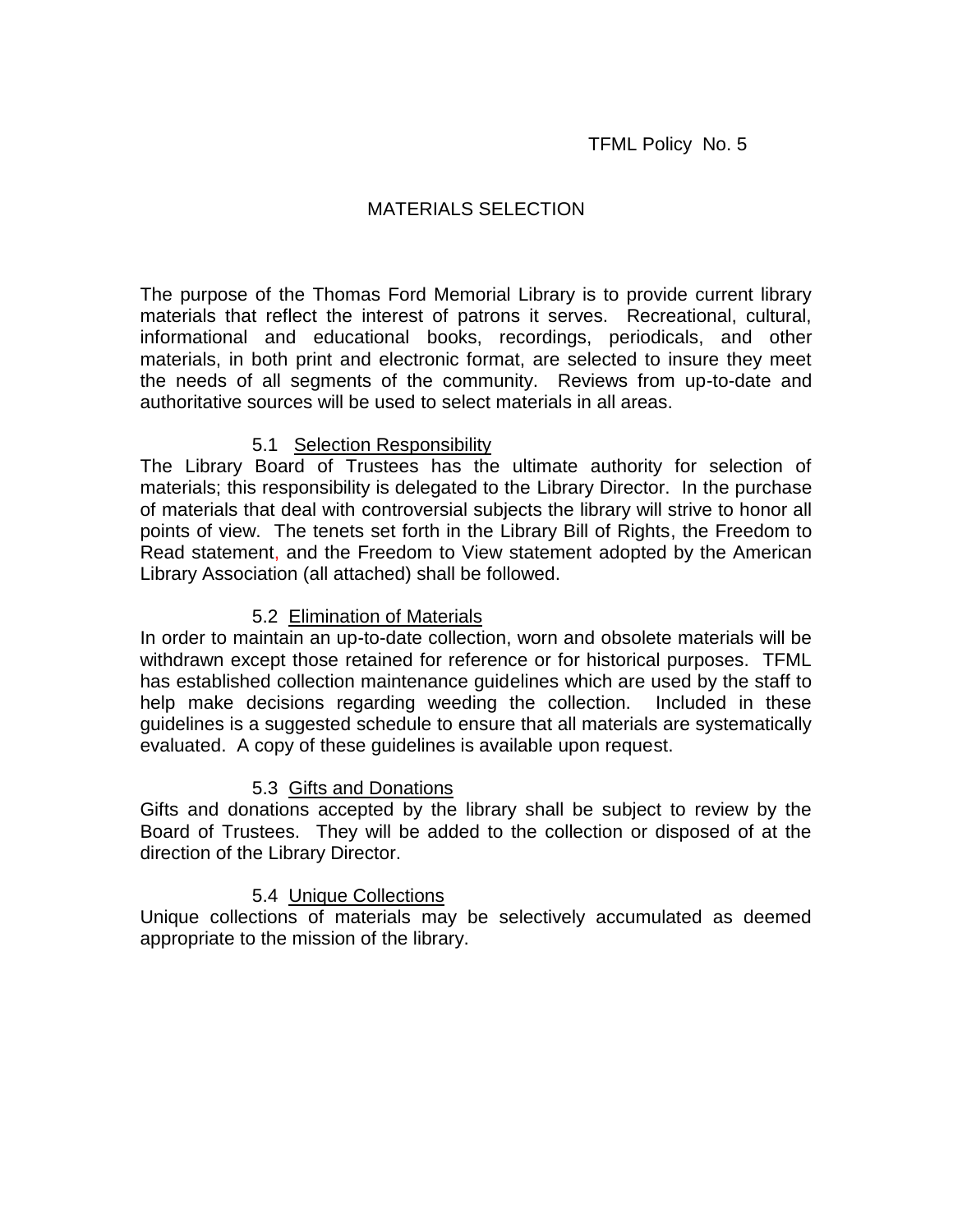#### 5.5 Complaints

Complaints regarding library materials must be submitted in writing on the form provided by the Library (Request for Review by the Board Form, attached). These complaints are referred to and are reviewed by the Library Board as appropriate within 30 days of receiving the completed form. Complainants will be notified in writing of the Boards' decision. The library shall resist abridgment of free expression and free access to ideas. The responsibility for the reading of children rests with their parents and the selection of materials will not be inhibited by the possibility that they may inadvertently come into the possession of children.

#### 5.6 Textbooks

Textbooks will not be acquired except as such materials serve the general public.

#### 5.7 Youth Services

The Youth Services Department of the Thomas Ford Memorial Library is dedicated to providing materials that meet the informational and recreational reading needs of children and Tweens up to the age of twelve and that stimulate young people's curiosities regarding the world around them. Materials are also purchased in the field of child development for use by parents, teachers, and caregivers.

Attachments:

- 1. Library Bill of Rights
- 2. Freedom to Read Statement
- 3. Freedom to View Statement
- 4. Request for Review by the Board Form

Adopted: 08/27/96 Revised: 02/22/00 Revised: 02/27/02 Revised: 5/24/04 Revised: 5/23/06 Revised: 4/22/08 Revised: 4/27/10 Reviewed: April 3, 2012 Reviewed: March 18, 2014 Revised: October 27, 2020